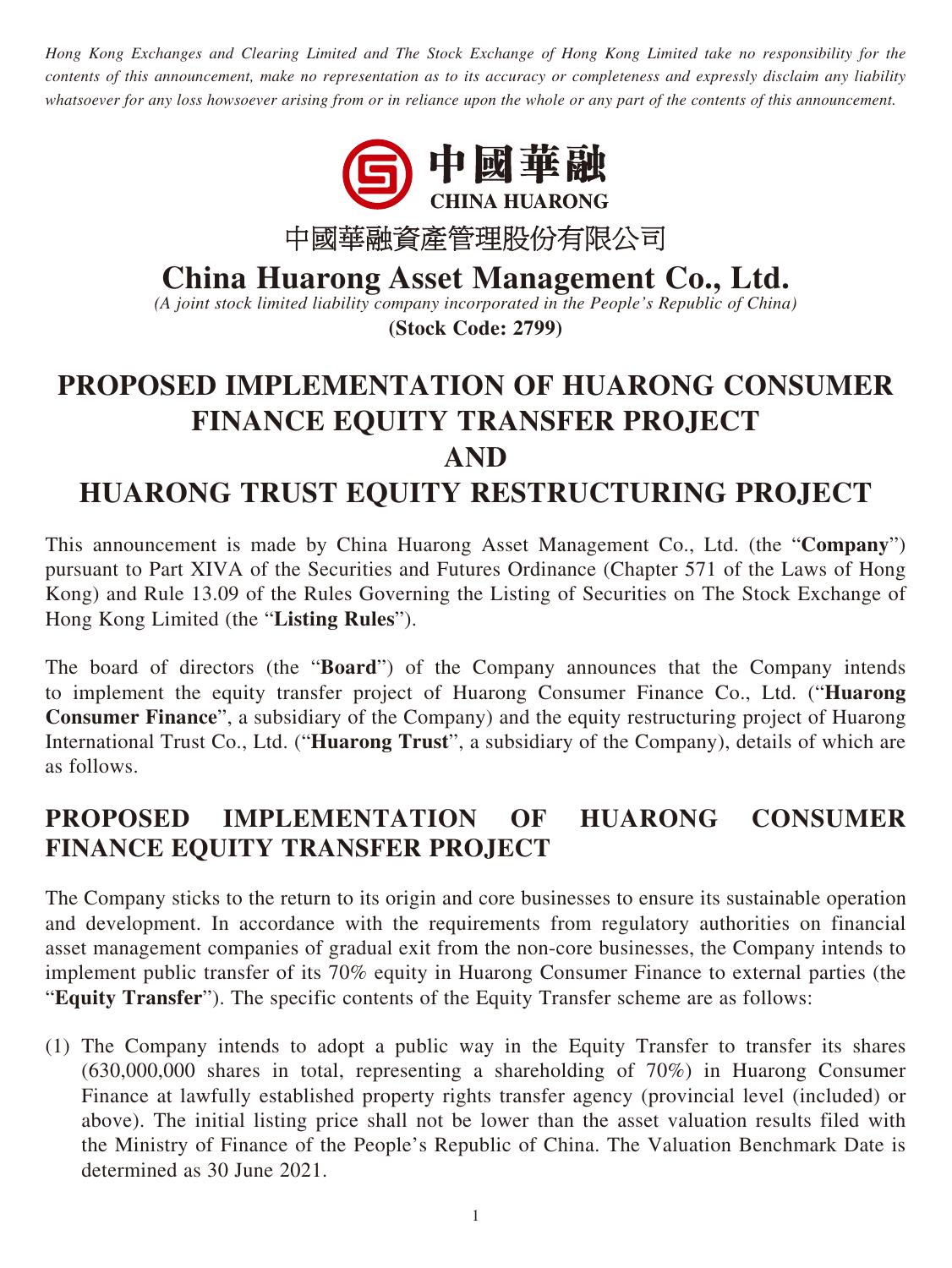(2) In order to facilitate the smooth forwarding of the Equity Transfer scheme, we intend to submit to the general meeting of shareholders to grant authorities to the Board, and for the Board to grant to the Chairman, and for the Chairman to grant to the management or other persons to decide and adjust the specific matters of the Equity Transfer (including but not limited to the equity transfer proportion, price and timing of transfer, qualification of equity transferee, equity transfer agreement, etc.) according to the changes in market conditions, to sign relevant legal documents that the Company is required to sign as the transferor, and to handle necessary procedures for the Equity Transfer.

The aforementioned resolution has been considered and approved by the Board and is subject to the consideration and approval by the general meeting of shareholders.

The Company will perform the disclosure and/or review procedure (if applicable) separately according to the requirements of the Listing Rules if the Equity Transfer constitutes notifiable transaction under Chapter 14 and/or connected transaction under Chapter 14A of the Listing Rules after the main terms of the Equity Transfer are determined. The Equity Transfer is subject to the approval by relevant regulatory authorities.

## **PROPOSED IMPLEMENTATION OF HUARONG TRUST EQUITY RESTRUCTURING PROJECT**

In accordance with the requirements from regulatory authorities on financial asset management companies of gradual exit from the non-core businesses, the Company intends to implement restructuring of its equity in Huarong Trust (the "**Equity Restructuring**"). Its specific contents are as follows:

- (1) In respect of the outstanding debt of Huarong Trust, the Company intends to negotiate with main institution creditors, in order to implement the Equity Restructuring of Huarong Trust by way of "debt-to-equity swap and equity transfer".
- (2) In order to facilitate the smooth forwarding of the Equity Restructuring, we intend to submit to the general meeting of shareholders to grant authorities to the Board, and for the Board to grant to the Chairman, and for the Chairman to grant to the management or other persons to decide and adjust the specific matters of the Equity Restructuring according to the changes in market conditions, to sign relevant legal documents and to handle necessary procedures for the Equity Restructuring.

The aforementioned resolution has been considered and approved by the Board and is subject to the consideration and approval by the general meeting of shareholders.